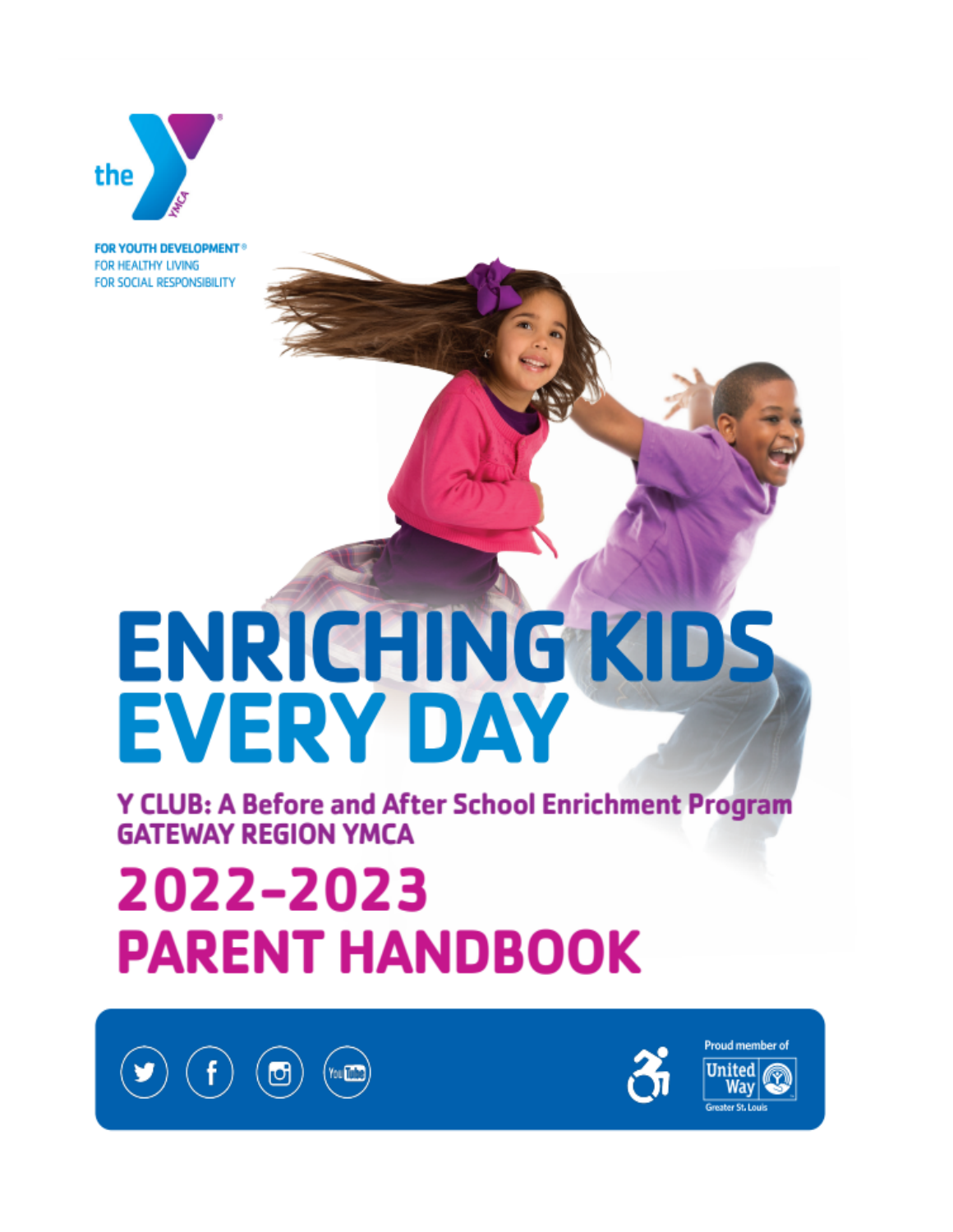## **TABLE OF CONTENTS**

#### Our Area of Focus

Program Philosophy

- Philosophy/Goals
- Mission Statement/Vision
- Y Values

Program/Activities

- Y Club Programming
- Healthy Eating
- Y Staff/Volunteers

Enrollment Process

- Registration
- Withdrawing from Program

Fee Information

- Fee Payment
- Financial Assistance
- YMCA Membership Benefit
- State Child Care Reimbursement
- Past Due Payments
- Tax Information

Your Child and the Y

- Absences/Change in Schedules
- Late Pick-Up
- Authorized Pick-Up
- Sign-in/Sign out Procedures
- Family Password

Legal Information

- Custody/Parenting Plans
- Subpoenas/Request for Information
- Witness/Common Ground Exchange

Health & Medical

- Child Injury
- Chronic or Severe Health Condition
- Contagious/Infectious Disease Guidelines
- Health Checks
- Hygiene
- Immunizations
- Medication/Testing and other Procedures
- Medical & Therapeutic Observations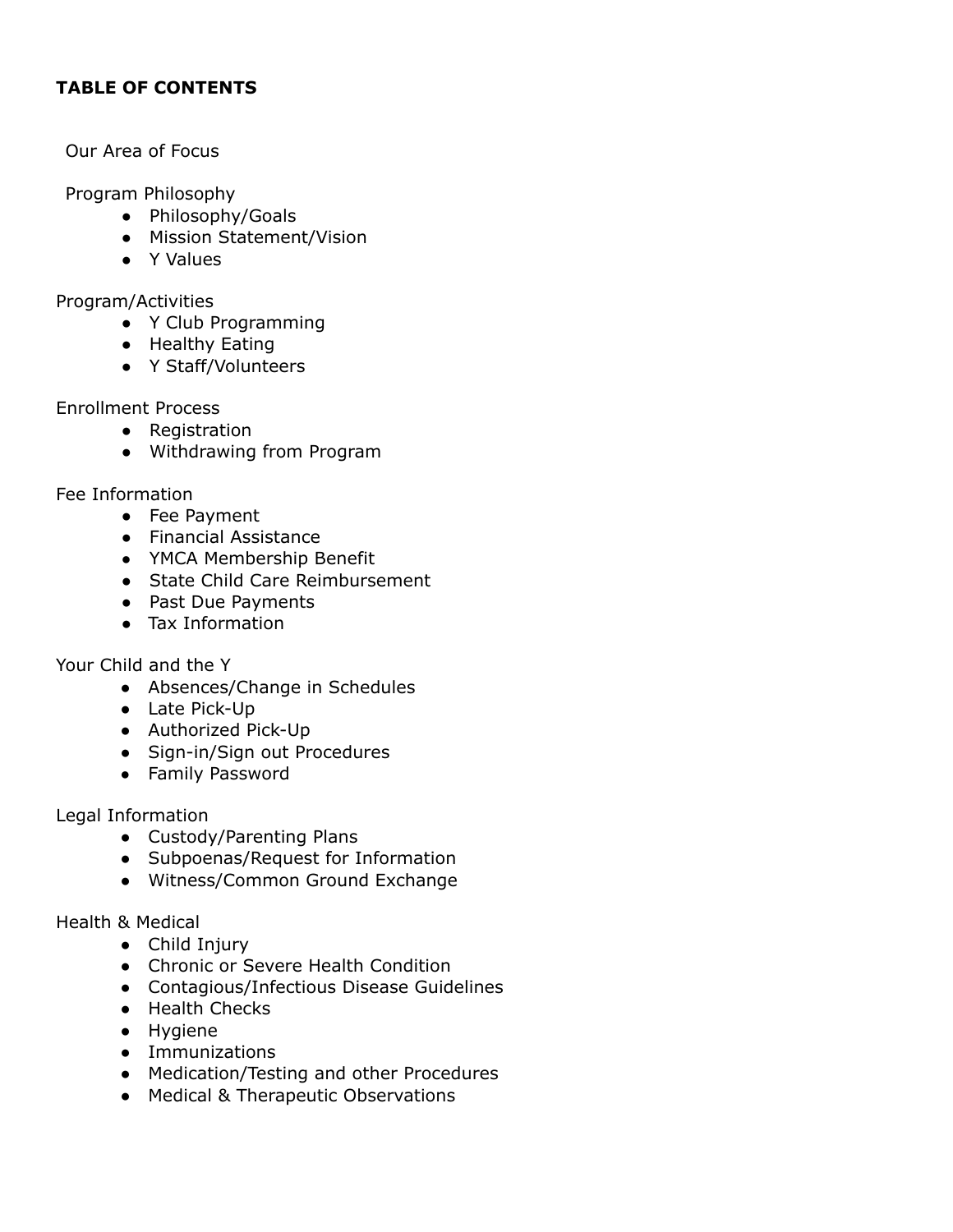Important Information

- Behavior/Discipline
- Behavior Management Policy
- Code of Conduct-Adults
- Communication
- Early Release
- Grievance Process
- Inappropriate Sexual Behavior
- Inclusion Observation Process
- Licensing Review
- Outdoor Play
- Outside Agency Requests
- Photo/News/Testimonial/Media
- School Rules
- School Closings
- Media Release
- Toilet Training
- Termination
- What not to Bring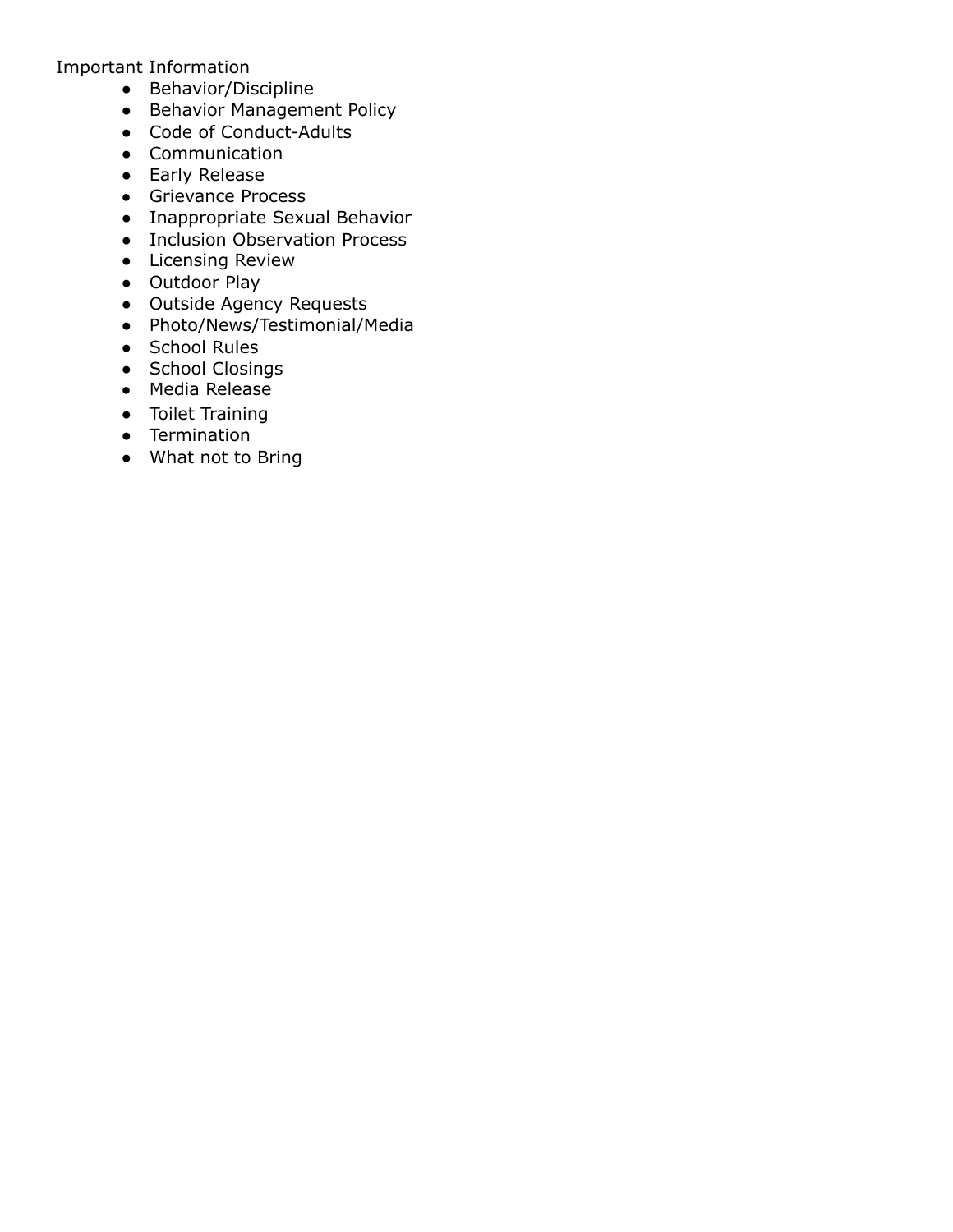

Dear Parents/Guardians:

Welcome to the YMCA Y Club Program! Whether you are returning for another year of or signing up for the first time, you and your child will find fun and exciting opportunities offered in this year's before and after school program.

The YMCA has been providing child care opportunities for over 100 years and draws upon that experience to run a quality program that provides a safe and supportive environment. We promise to offer a great experience in an atmosphere that will help your child develop in spirit, mind, and body.

Many exciting activities and adventures await your children this year. We are confident that both you and your children will be very pleased with a YMCA experience. The goal for each day is to allow youth to expand a child's physical, social, intellectual and emotional development.

Y Clubs - Before and After School Enrichment programs operate hours that vary by branch. Please check the website for programs details.

On behalf of the YMCA staff, thank you for choosing the Gateway Region YMCA. We look forward to a great year with your children!

Sincerely,

Gateway Region YMCA STAFF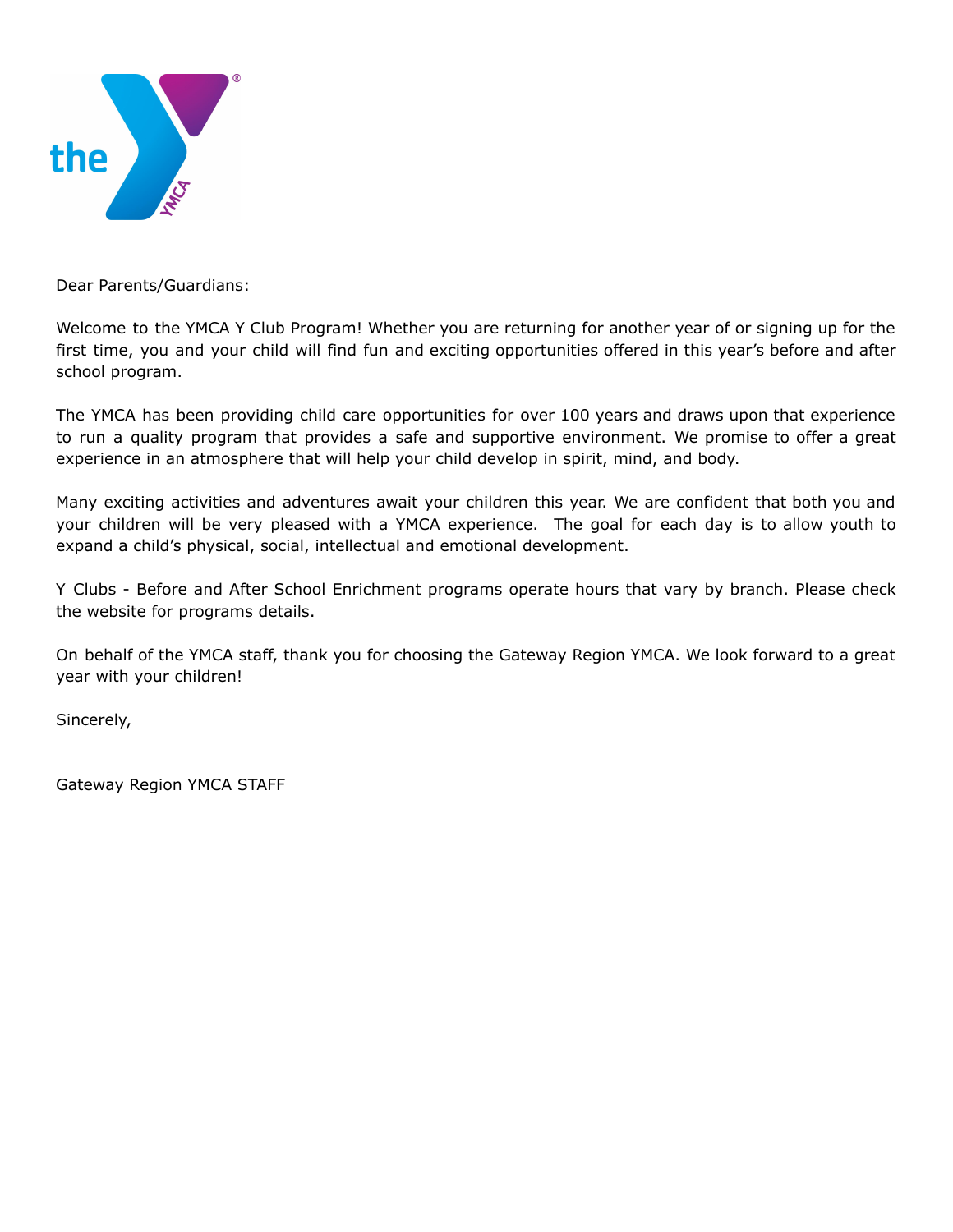# **Our Areas of Focus**

Ys offer the programs we do for a reason. Young people need safe and enriching environments to try new things, develop skills, meet new people and show what they're capable of doing. Achieving and maintaining health in spirit, mind and body makes for a rich life. Giving back to neighbors and those in need is our responsibility as neighbors, colleagues and citizens.

#### **Youth Development: Nurturing the potential of every child and teen**

We believe that all kids deserve the opportunity to discover who they are and what they can achieve. That's why, through the Y, millions of youth today are cultivating the values, skills and relationships that lead to positive behaviors, better health and educational achievement.

#### **Healthy Living: Improving the nation's health and well-being**

In communities across the nation, the Y is a leading voice on health and well-being. With a mission centered on balance, the Y brings families closer together, encourages good health and fosters connections through fitness, sports, fun and shared interests. As a result, millions of youth, adults and families are receiving the support, guidance and resources needed to achieve greater health and well-being for their spirit, mind and body.

#### **Social Responsibility: Giving back and providing support to our neighbors**

The Y has been listening and responding to our communities' most critical social needs for more than 175 years. Whether developing skills or emotional well-being through education and training, welcoming and connecting diverse demographic populations through global services, or preventing chronic disease and building healthier communities through collaborations with policymakers, the Y fosters the care and respect all people need, and deserve. Through the Y, 500,000 volunteers and thousands of donors, leaders and partners across the country are empowering millions of people in the U.S. and around the world to be healthy, confident, connected and secure.

#### **PROGRAM/PHILOSOPHY**

#### **CHILD CARE PHILOSOPHY**

The Y provides opportunities and experiences that stimulate a child's physical, social, intellectual and emotional development.

#### **OUR GOALS**

- To provide quality care for all children
- To provide a safe, structured, and free choice environment
- To support and strengthen the family unit
- To help children develop to their fullest potential

#### **PARENTS GOALS**

- To respect and support the staff team
- To participate in family program opportunities, conferences, Parent Advisory Committees and fundraising
- To volunteer and assist when able for the support and betterment of the program
- To follow all policies and procedures

#### **STAFF GOALS**

- To offer programming that reflects the interest of each child
- To provide developmentally appropriate activities that meet the needs of the whole child
- To promote children's self-esteem
- To provide a positive, creative environment that motivates a love for learning
- To continue to learn to further professional growth.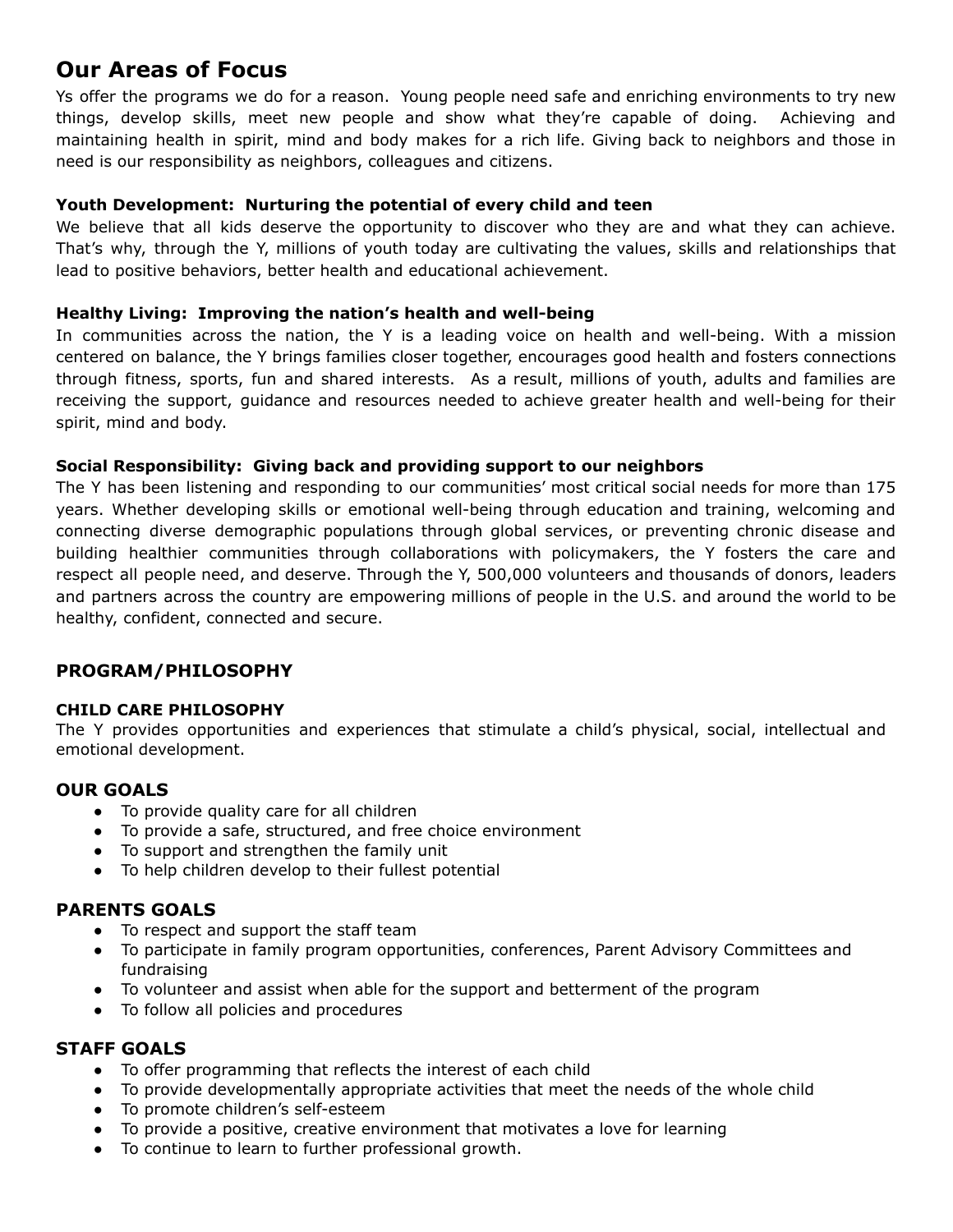# **MISSION STATEMENT**

To put Christian principles into practice through programs that build healthy spirit, mind and body for all.

# **VISION**

The Y commits to the spiritual, mental, and physical growth of all children and teens in the Gateway Region

#### **YMCA VALUES**

Caring-Red – The heart to put others before yourself Honesty-Blue – To act in such a way that you are worthy of trust Respect-Yellow – The golden rule to value the work of every person including yourself Responsibility-Green – To be accountable for your behavior and obligations

The Y is an inclusive, family-friendly organization. We expect all our members, program participants and guests to model our values, caring, honesty, respect and responsibility in their conduct and language. The Y has the right to deny applications for individual or family memberships or participation in programs and to terminate or suspend existing individual or family memberships or participation in all Y programs or activities at our sole discretion if actions or behaviors are not deemed to be in the best interest of the organization. If a membership or program is terminated or suspended, all fees already paid will be forfeited. The Y has sole discretion to reinstate members and participation privileges in Y programs and activities.

#### **PROGRAM/ACTIVITIES**

#### **BEFORE AND AFTER SCHOOL FOUNDATION – A TIME TO EXPLORE**

YMCA before and after school programs foster each child's cognitive, social-emotional and physical development through fun, exciting opportunities and experiences which focus on achievement, relationships, and belonging. The planning of each activity is offered in a physically and emotionally safe environment consistent with evidence-based principles of youth development: each child is encouraged to develop at his or her own unique rate by encouraging skill development and frequent leadership opportunities. The planning allows for children to have fun and develop necessary skills to succeed in their future. Families are seen as partners in their child's development and are provided opportunities to strengthen the family unit and give the family and the YMCA the opportunity to work, play, learn and thrive together. Finally, the YMCA collaborates with other organizations that are committed to serving the needs of all children and families. It's through these collaborations and a strong youth development focus and assessment that the Y delivers consistent quality programs.

#### **BEFORE AND AFTER SCHOOL PROGRAM COMPONENTS**

The YMCA Program incorporates nine components as a way to intentionally foster holistic youth development through a range of activities focused on helping youth achieve, build relationships and feel like they belong, all while having fun!

- 21st-CENTURY SKILLS Project-based learning complimenting the school-day curriculum that is based on teamwork, time management, technology, STEM, and other enrichment clubs
- ARTS Projects with clear learning objectives that engage youth in planning, implementation, and debriefing
- COLLEGE & CAREER READINESS Activities that allow youth to explore career paths and higher education opportunities
- FAMILY ENGAGEMENT Multiple ways for families to engage including monthly events, interactions with staff, and volunteer opportunities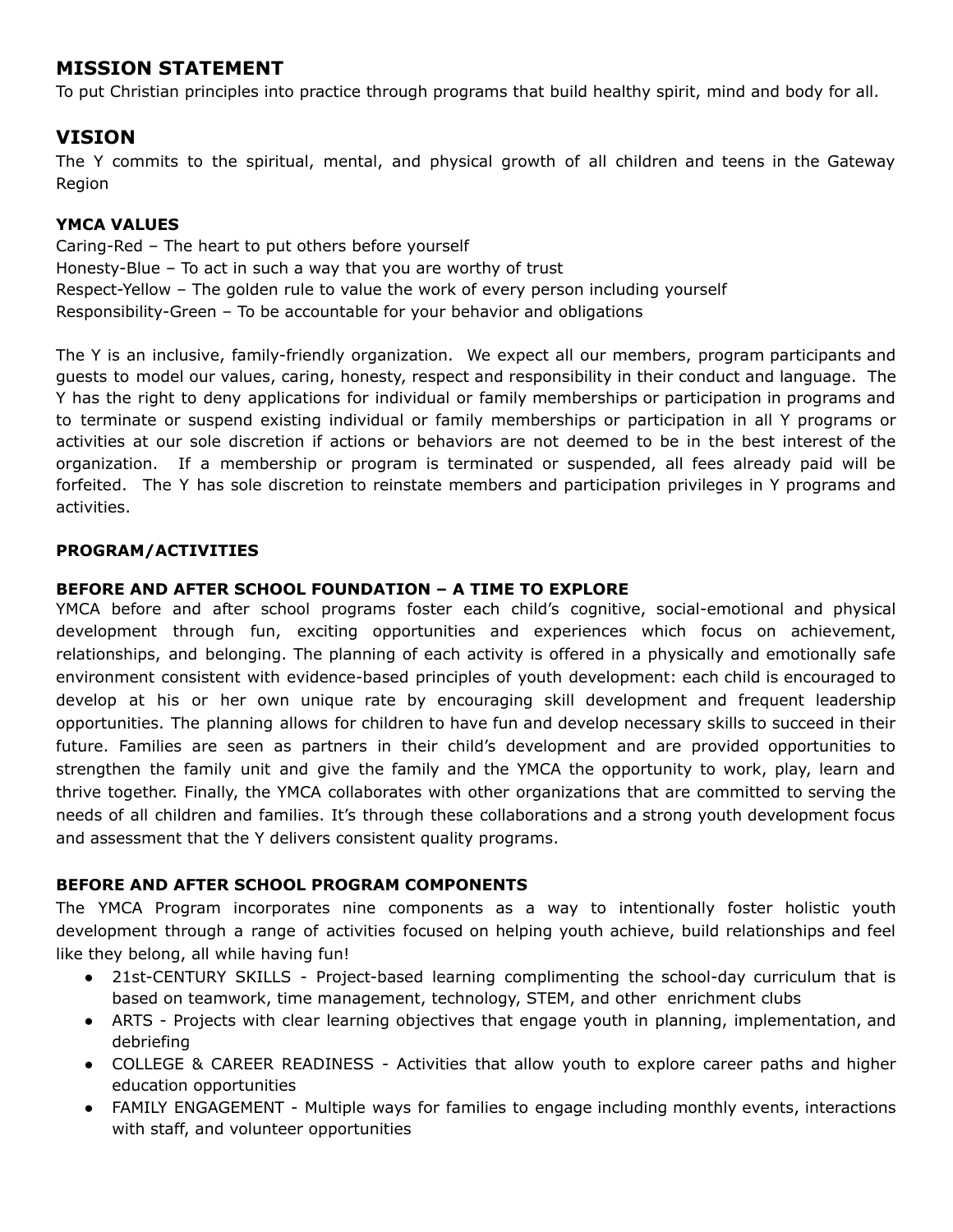- GLOBAL LEARNING & INCLUSION Cultural events and projects that explore diverse perspectives, ideas, beliefs, and customs
- HEALTH & WELLNESS
	- Wellness & Nutrition Nutrition education and other fun activities related to well-being aligned with the Y's Healthy Eating and Physical Activity (HEPA) standards
- Physical Activity Indoor or outdoor fun-filled activities that align with the Y's HEPA standards that help develop healthy habits
- ACADEMIC ENRICHMENT
	- Homework Help A time for small groups or partners by grade to work on homework in the presence of a staff or volunteer
	- Math or Literacy Broad-based conceptual/cognitive learning that may or may not directly relate to school content beyond homework
- LEADERSHIP DEVELOPMENT Experiences that intentionally allow participants to plan, develop, and lead program components with staff support
- SERVICE-LEARNING Projects with clear stewardship opportunities that engage youth in planning, implementation, and debriefing

# **Healthy Eating and Physical Activity Standards**

**PHYSICAL ACTIVITY**: We provide opportunities for moderate and vigorous physical activity as well as bone and muscle strengthening activities for at least 30 minutes per day (60 minutes during full-day programs).

**FOOD**: Snacks will be free of trans-fats. All snacks made from grains will be whole grains. Snacks will be free of sugar and syrups (high-fructose corn syrup, honey, etc.) to the extent possible but will never have more than 8 grams of added sugar per serving. We will not provide any fried foods and encourage parents to not send foods that are fried or pre-fried (chicken tenders, tater tots, potato chips, etc.)

**BEVERAGES**: Water is accessible and available to children at all times, including at the table during snack. The only beverages served at snack will be water, unflavored low or nonfat milk, or 100% fruit juice. Sugar-sweetened beverages, including soda and fruit juices with added sugars, will never be served. **SCREEN TIME**: Movies or videos will be shown only for special occasions and/or educational purposes. No

laptop computers, tablets, hand-held video games or smartphones are allowed by children

**PARENT ENGAGEMENT:** We engage parents/caregivers using informational materials and/or activities focused on healthy eating and physical activity a minimum of once a month.

### **Y STAFF**

- Staff must pass a medical review.
- State licensing and the YMCA require in depth training of staff.
- Training topics include but are not limited to: CPR, First Aid, Child Abuse Prevention, Child Development, Behavior Management, Bullying Prevention, Working with Children with of All Abilities, Developmental Assets, Emergency Preparedness, State Licensing Requirements, Effective Communication, and Developmental and Age Appropriate Curriculum Planning.
- Each staff team consists of a Site Director and Group Leader(s).
- Volunteers may be a part of the program and must maintain and meet the same requirements as Y staff.
- Staff members and volunteers are prohibited from relating to children in non-Y activities, such as baby-sitting or weekend trips.
- Staff providing direct care for children will be identified by a Y badge and the Y approved uniform.
- Staff and volunteers will be alert to the child's physical and emotional state as well as any sign of injury or suspected abuse.
- The YMCA enforces a zero tolerance policy for Child Abuse & Neglect. Staff are mandated reporters. An employee can make a good faith report to the Child Abuse and Neglect Hot Line if he or she has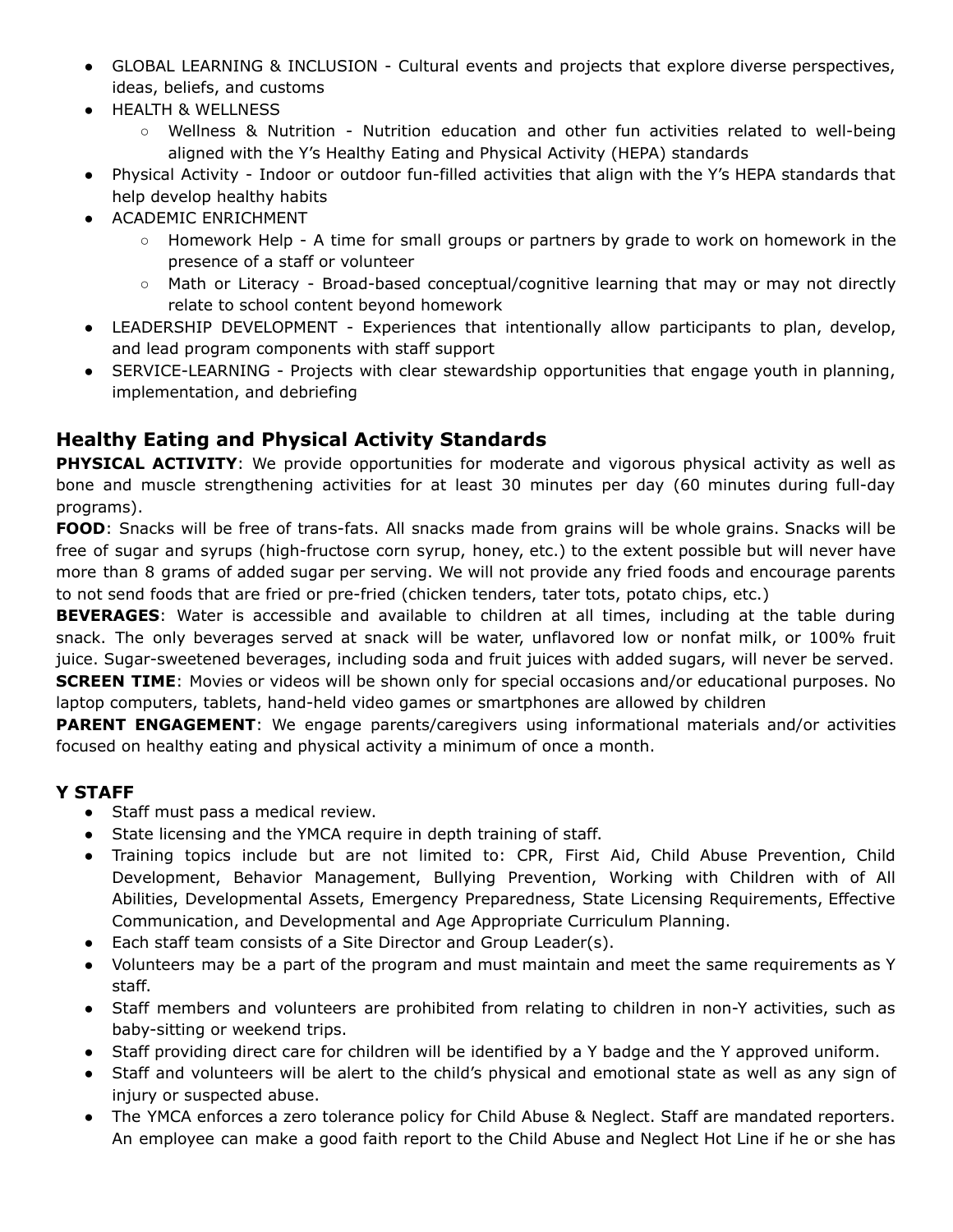a suspicion that abuse may have occurred. It is the responsibility of the Department of Family Services (DFS-MO) or Department of Children & Family Services (DCFS-IL) to investigate the case.

## **ENROLLMENT PROCESS**

#### **REGISTRATION**

- Registration can take place online or in person at the Y and requires a registration fee. The fee registers your child for the program (space permitting).
- Registration holds your child's spot through the approved start date. Failure to notify the Program Director of a delayed start or extended absence may discontinue your registration and relinquish your child's spot in the program. If discontinued, re-registration will be required and acceptance will be based upon availability.
- The YMCA welcomes participation by children of all abilities. The Y provides a recreational environment for children with and without disabilities through added support staff, when needed, to facilitate successful participation in programs, when appropriate. If your child has an Individual Education Plan (IEP) and/or Behavior Intervention Plan (BIP), or a 504 Student Accommodation Plan, a copy must be given to the Director with additional required paperwork to be reviewed before participation is authorized.
- Enrollment is based on chronological age, not developmental age.
- Enrollment is not complete until all forms (including current immunization records) have been completed in full (no blank spaces) and returned.
- Written notification of any changes in address, phone numbers, authorized pick-up etc. is pertinent for your child's welfare.
- Children's files will be kept confidential and viewed only by the YMCA staff, or official State representatives.
- Per YMCA and Department of Health licensing regulations, children's enrollment files will be retained and remain property of the YMCA.

### **WITHDRAWING YOUR CHILD FROM THE PROGRAM**

The Y requires a minimum of two weeks written notice prior to withdrawal. If proper notice is not given, you will be charged for those two weeks. Forms may be obtained from your Director.

A child's belongings will be held for one week after leaving the program. After one week they will be donated to a local charity.

Should a child withdraw from the program and wish to return at a later date, the child will be placed on a first come, first served basis with a new registration fee due.

#### **PAYMENTS/PROGRAM FEES**

- A weekly/monthly fee payable the first business day of the week/month is required. Payment guidelines are strictly enforced.
- PAST DUE PAYMENTS If your payment is not received within 3 business days of the initial payment per billing cycle, your children's participation in the YMCA program will be terminated
- The person who signs the registration form will be the person responsible for paying fees, be authorized to make inquiries about billing and will receive receipts.
- A variety of payment options are available: On-line DAXKO, EFT Draft, Checks/Money Order (made payable to the Gateway Region YMCA), Cash (only accepted at YMCA Service Center).
- A process fee charged for returned checks or EFT drafts. After two incidents, payments will only be accepted by money order.
- The Y utilizes the E-Cash flow system as a 3rd party administrator for returned checks. Once you have written a check that is not honored by your bank, E-Cash flow Systems will continue to seek payment through your bank account until your payment is honored. There is a \$25 fee each time your check is returned unpaid. If E-Cash flow Systems is not able to collect the fees through your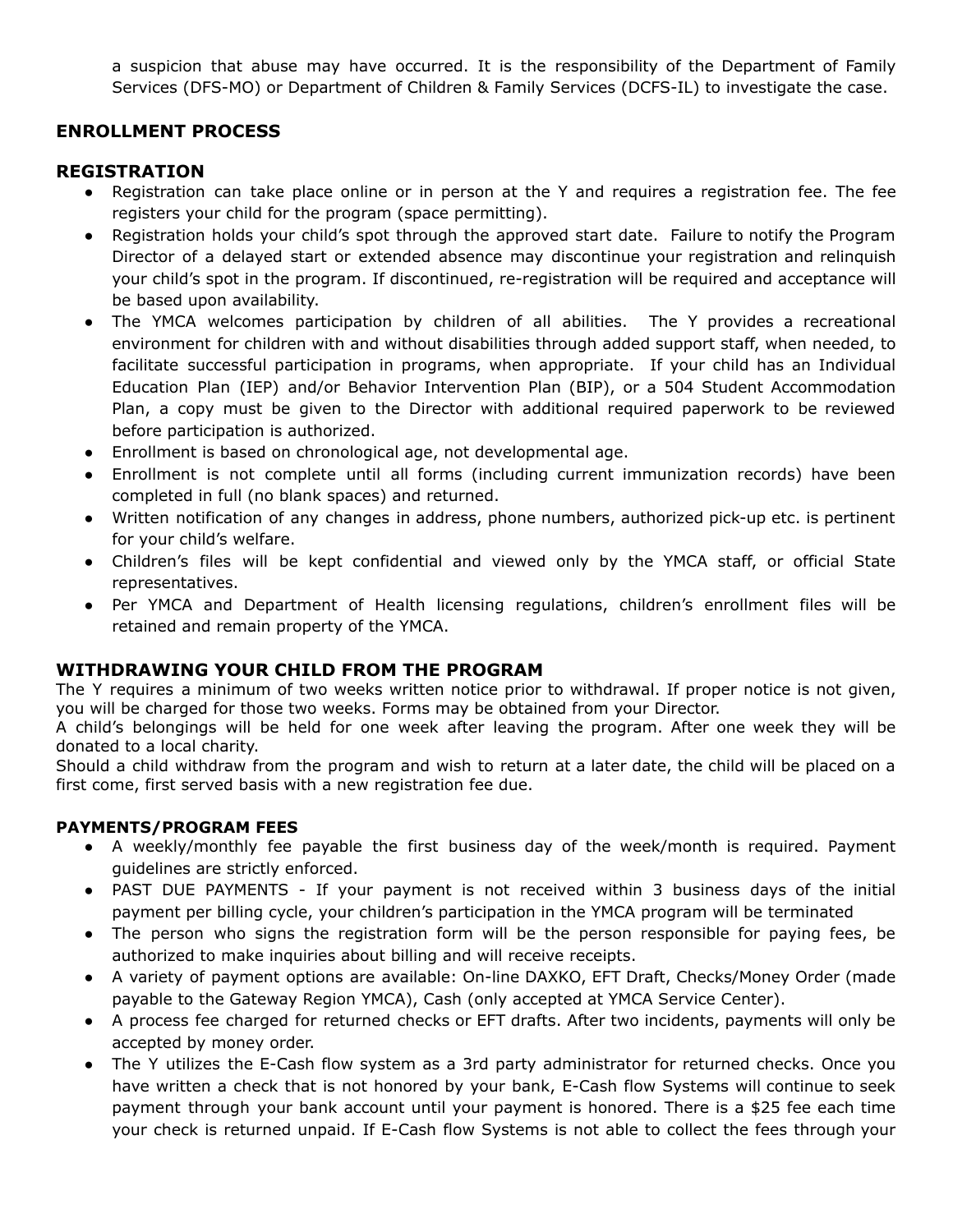account, your check will be sent to collections with a \$25 fee. Please contact E-Cash flow directly at 1-888-339-6062.

- The Y will charge a \$25.00 return fee for any electronic draft that is returned. Gains Full-Service Billing is the Gateway Region YMCA's third-party electronic payment processor. Gains is authorized to assist with the resolution of all declined membership dues, programs, and child care payments. They may contact you on behalf of the Y to attempt to collect your owed balance and/or update your billing information. More information available at gwrymca.org/billing. Additional attempts will be made automatically to recover the original balance, and the return fee and Gains may contact you on behalf of the Y.
- Receipts can be obtained through your online Daxko account or requested from your local branch.
- Fees will not be prorated for illness, suspension, holidays, inclement weather or scheduled schools-out days.
- Fees are subject to change.
- A child must be included on a current YMCA household membership to receive the member rate.

#### **Y MEMBERSHIP BENEFIT**

Holding a Y Household Membership to the YMCA will provide reduction of program fees besides all the added benefits of being a YMCA member! Please inquire at your YMCA Welcome Center for more information.

#### **FINANCIAL ASSISTANCE**

It is the mission of the Y to provide services for any person who desires to participate in Y programs. Scholarships are made available through the YMCA Annual Campaign for families who meet the Y criteria for financial assistance. To qualify, your family must apply for assistance and complete a scholarship application and provide a current tax return statement. For an application packet, contact your local YMCA or visit our website at [www.gwrymca.org/financial-assistance](http://www.gwrymca.org) for more information. Parents are responsible for full payment until the scholarship is approved.

#### **MISSOURI - DIVISION OF SOCIAL SERVICES/CHILD CARE REIMBURSEMENT PROGRAM**

The Y accepts Division of Social Services Child Care Reimbursement. An official letter of acceptance from the Division of Social Services must be on file prior to your child beginning the program. Daily electronic sign in/out is required.

#### **ILLINOIS - CHILD CARE ASSISTANCE PROGRAM & CHILDREN'S HOME AND AID**

The Y accepts Child Care Assistance (CCAP) & Children's Home and Society of Illinois (CHASI) Child Care Reimbursement. An official letter of acceptance from CCAP must be on file prior to your child beginning the program.

#### **PAST DUE PAYMENTS**

If your payment is not received within 3 business days of the initial payment per billing cycle, your children's participation in camp program or any other Y program(s) or services within the Association will be terminated and late fees assessed until your account is current or arrangements have been made with the Y program director.

#### **TAX INFORMATION**

Please keep all of your receipts for income tax information. Our Federal Tax Identification number is 43-0653616. You may access printing your camp tax statement on-line with our online registration system.

#### **YOUR CHILD AND THE Y ABSENCES/CHANGES IN SCHEDULES**

Should there be a schedule change or a child be absent, please notify the YMCA site office as soon as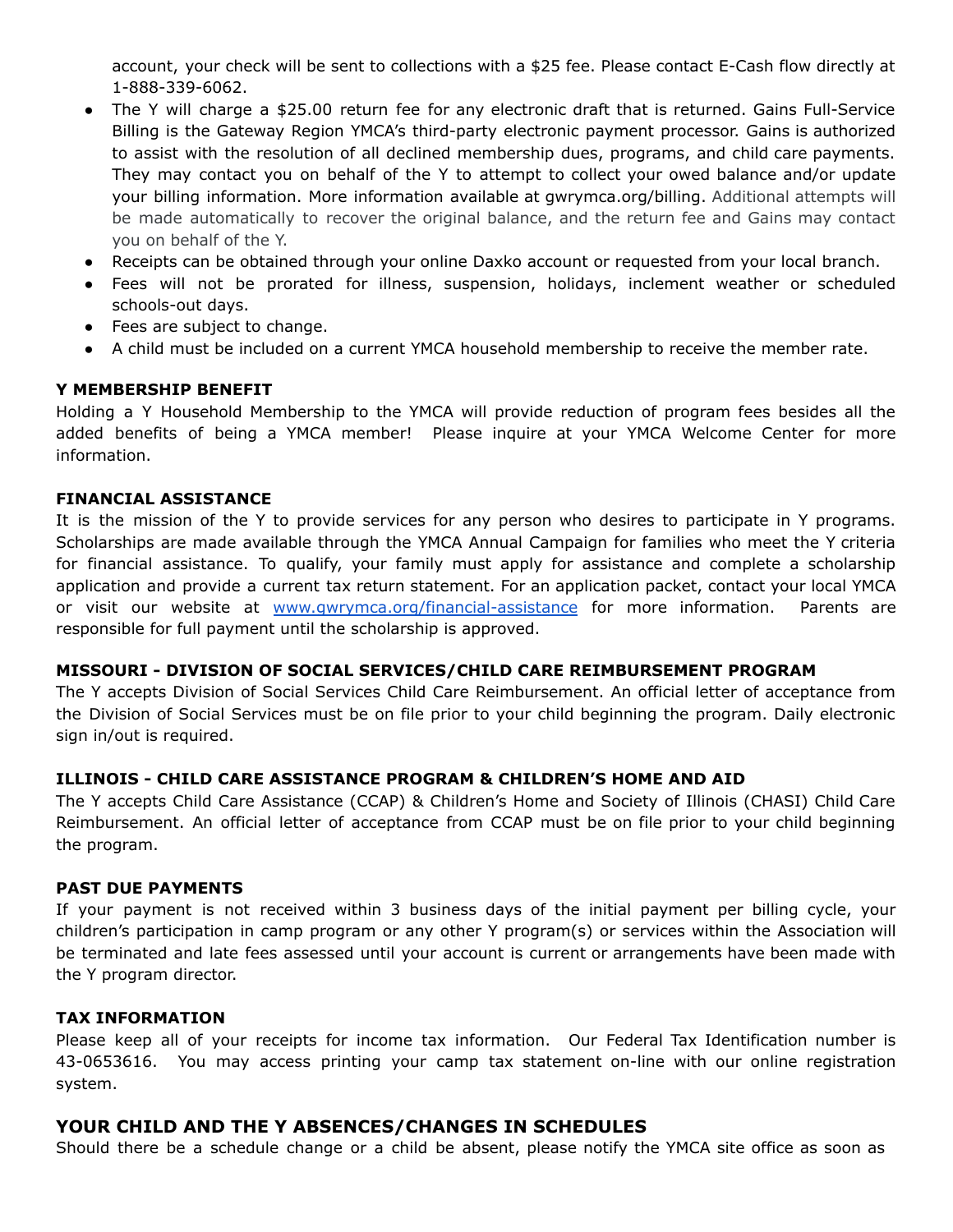possible. Changes in schedule will require a Change Form be submitted two weeks prior to any adjustments. There is a \$25.00 charge for each change made.

#### **If your child is absent without notification for two consecutive weeks, the child's enrollment will be discontinued. There is no change in fees for absence or illness.**

#### **LATE PICK-UP**

• All children must be picked up by program closing time. If a child can't be picked up by closing time, the site director or program director must be notified and parents must provide an alternate person to pick up.

If arrangements are made over the phone, family password must be provided.

- There will be a late pick-up fee of  $$15.00$  for the first 5 minutes and  $$1.00$  per minute thereafter.
- Late fees must be paid within one day of the late pick-up for a child to be readmitted to the program. Payments may be by credit card, check, money order or cashier's check made payable to the YMCA.
- Frequent late-pick ups may lead to termination of your child(s) enrollment in the program. If you are late more than three times your child may be dismissed from the program.
- For any child left at the program for one hour past closing time, police will be notified to assist in locating the parent or guardian and as well as possible child abuse/neglect reporting process will occur.
- If police intervention is required, the child could be dismissed from the Y program immediately without a refund being issued. Repeated late pick-ups can result in the child being dismissed from the association's program. If the child is dismissed from camp a refund will not be issued.

#### **PERSON'S AUTHORIZED TO PICK-UP**

- The person signing your child out of the program must be 16 years of age and show a valid ID.
- A child will only be released to persons authorized by the custodial parent/s on the child's enrollment form. Anyone not on your list or who is not authorized in writing will not be allowed to pick up your child unless an emergency arises. In this situation a phone call will be accepted. You will be required to verify confidential information found on your child's enrollment form and the person picking up your child will be required to show a valid ID and know the family password.
- Staff will ask for ID or family password until familiar with the person picking up your child.
- If the person who has arrived to pick-up the child is judged by the Y staff to be unsafe to drive a vehicle, the Y staff will offer to contact an alternate on the child's enrollment form. If the person becomes uncooperative, the Y staff will contact the police department to assist with the situation.

#### **SIGN-IN/SIGN OUT PROCEDURES**

- Parents/guardians are required to escort your child into the program.
- It is required that the parent or an authorized person sign your child in and out every day with the correct date, time and signature.
- Please notify a staff member when your child is arriving and departing.
- If a child participates in another activity before or after school, written approval must be provided including the time of arrival and/or departure from the program and how the child will arrive and return to that location.
- If a child is absent from school for any reason, he/she will not be allowed to attend Y Club.
- Y Staff are not permitted to sign in/out children from the program. The only exception would be attendance taken as children depart from Y before care or arrive after school from classroom to Y program.

### **FAMILY PASSWORD**

A family password is assigned by you. It is used as an additional safety precaution and must be disclosed to staff when signing out children of the YMCA program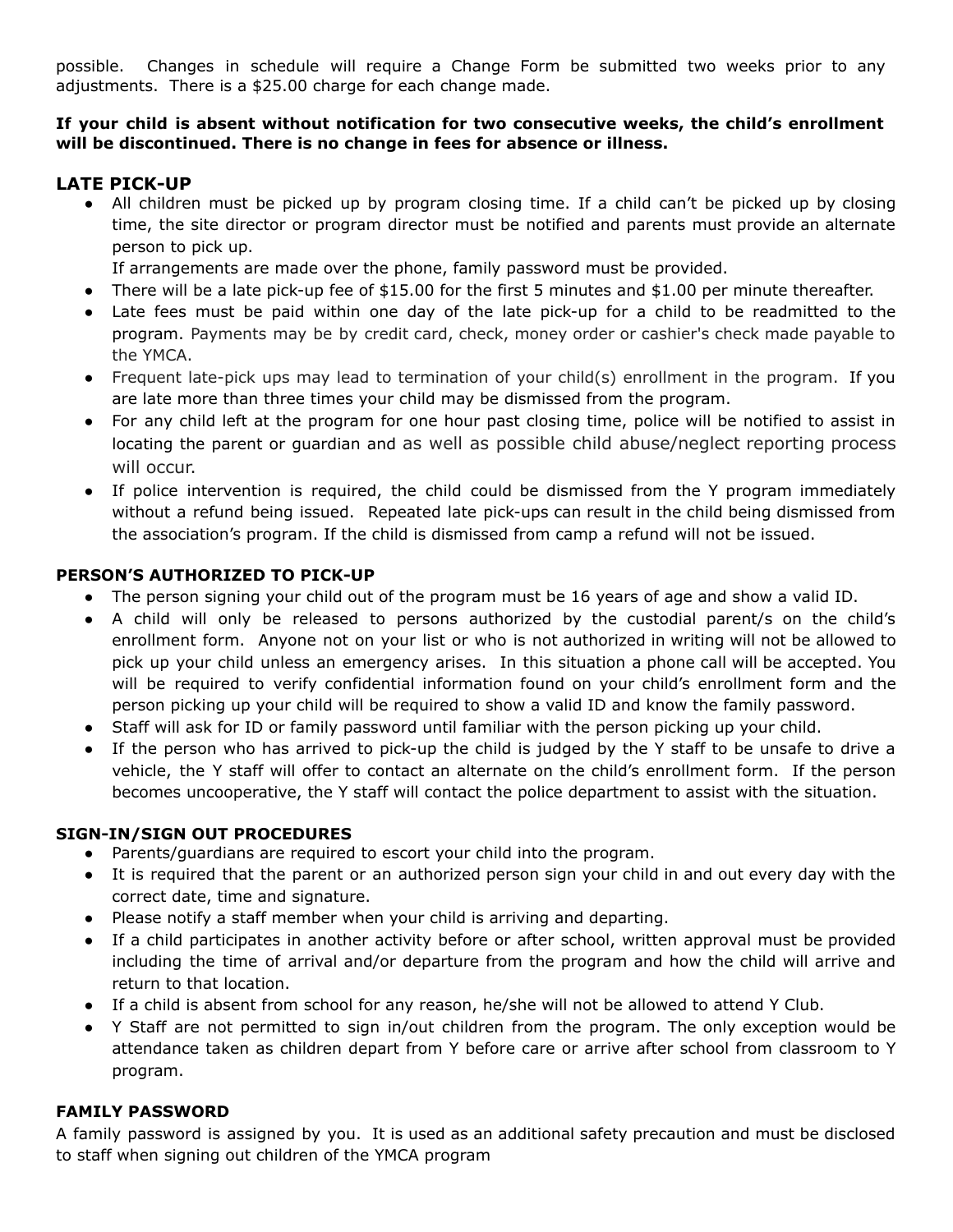# **LEGAL ISSUES**

#### **CUSTODY/PARENTING PLANS**

- Legal documents (copies: court order, divorce decree, parenting plan etc.) must be on file and current at the program regarding divorce/custody arrangements.
- In the event of a parent's divorce or separation, we are required to release the child to either parent unless a court order states otherwise.
- Divorced parents should submit a copy of the court order, divorce decree or other legal documentation to prevent an unauthorized pick up by the non-custodial parent. Documentation must be kept in the child's file.
- Any deviation of the child custody agreement will require written formal agreement with notarized signed approval by both parties acknowledging "In Direct Contradiction to the Stated Court Order" prior to allowing pick up.
- In the absence of a court order on file with the childcare program, both parents will be afforded equal access to their child as stipulated by law. The Y program cannot, without a court order, limit the access of one parent by request of the other parent, regardless of the reason. If a situation presents itself where one parent does not want the other parent to have access to their child, the Y suggests that the parent keep the child with them until a court order is issued.
- A legal restraining order must be on file with the childcare program if an individual is not allowed to pick up the child.
- Custodial parents may visit the site. Your visit will need to be limited to 5-10 minutes so as to not disrupt the child's participation in the program and to ensure the safety of all of the children. Exceptions are planned, special events and family functions.

#### **SUBPOENAS/REQUEST FOR INFORMATION**

- I understand that if the YMCA is required to respond (whether to answer, modify, clarify or quash) to a third party subpoena (whether for testimony, documents, appearance, or any combination thereof) or other compulsory legal order or any other process as the result of any legal proceeding of which my child is a party or participant, I will be responsible for both promptly reimbursing the YMCA for its reasonable attorney fees, and the cost of the YMCA's employees and contractor's time and materials (including, but not limited to copying and document redaction costs) spent responding at the YMCAs then current hourly rates. I further understand that failure to promptly reimburse the YMCA will result in suspension or termination of childcare services under this YMCA Care Program Enrollment Agreement and could result in the YMCA pursuing a legal action ageist me for collection, and that I will be responsible for paying all costs, including reasonable attorney fees, incurred by the YMCA for filing of such action.
- The YMCA reserves the right to require an official court ordered subpoena for access or release of records. At least a minimum of 10 business days to process the request must be given.
- In the case of a legal court order or document the YMCA will follow and enforce the court order stated as written. NO EXCEPTIONS.
- Y staff will not be a mediator in the case of a divorce or custody situation, families may be asked to leave the program until issues can be resolved.

#### **WITNESS/COMMON GROUND EXCHANGE**

- YMCA branch buildings, parking lots of off-site locations and YMCA staff members are not to be used or involved with any child custody "Witness/Common Ground" exchange programs.
- The YMCA is not an approved Exchange Site location. Parents who need this option may contact the courts to obtain a listing of said exchange locations.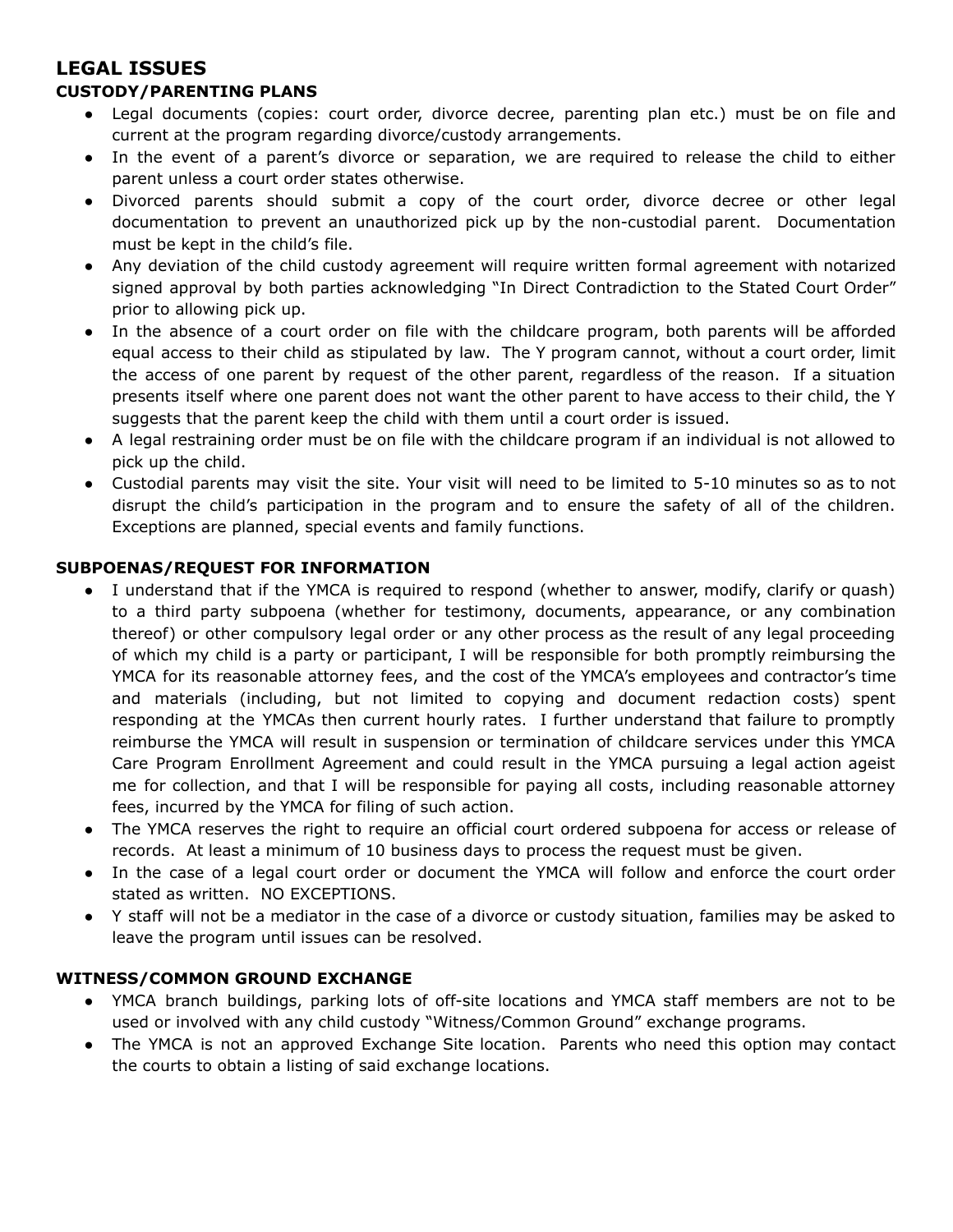# **HEALTH AND MEDICAL**

#### **CHILD INJURY**

- If a child is injured, the parent will be called immediately and an Accident Report will be completed the same day with a copy given to the parent, YMCA office, and one retained in the child's file.
- Minor Injuries: Injuries that require no more than washing, Band-Aid, ice pack.
- Major Injuries: Injuries that require more than washing, Band-Aid and ice pack. The staff, after evaluating the situation, will take whatever steps are judged necessary to obtain the appropriate medical attention. This may include the following: contact the parent or an authorized person to pick up the child or transport the injured child to the nearest hospital via ambulance.
- If 911 is called and the child is sent to the hospital, the director will notify the parents and executive director immediately.
- If an emergency is such that the child is transported to the hospital, a Y staff member will accompany the child. Parents will be notified which hospital the child is being transported to
- The YMCA does not provide accident insurance for your child. This will be the responsibility of the parent.

### **CHRONIC OR SEVERE HEALTH CONDITIONS**

- To establish a safe environment for your child and our staff members, the following procedures must be followed for your child's medical care and treatment should your child require the use of nebulizers, inhalers, epipens, diabetes testing, acid reflux or other chronic or severe condition.
- An Identification of and Authorization for Treatment for participants With Chronic or Severe Health Conditions form is to be filled out completely by your physician and/or specialist.
- A Release and Waiver of Liability for Administering Treatment to Children with Chronic or Severe Health Conditions form completed in full and signed.
- A Health and Medical Authorization form is to be completed in full.
- Children will be accepted for care only after all above items and enrollment processes have been completed
- The YMCA is a recreational/educational not therapeutic program.
- Failure to disclose all necessary information will void enrollment and be considered falsification of records.

### **CONTAGIOUS/INFECTIOUS DISEASE GUIDELINES**

If a child is sent home from any Y program with a communicable/infectious disease, the Y may require a child to be examined by a physician if the Y believes the child can infect others. The child will be excluded from camp until a physician provides written authorization determining the child cannot infect others, or until the recommended exclusion period has passed. (Physicians written recommendation may not supersede YMCA policies or director discretion.) Please notify the childcare staff if your child has a communicable/infectious disease.

#### **The following diseases are communicable and/or infectious**

- Chicken Pox If a child has skin eruptions that are not yet scabbed over and with or without a fever.
- Conjunctivitis (Pink Eye) If the eye is red or swollen and has drainage or is oozing. Is highly contagious and must be medically treated for at least 24 hours before returning.
- Fifths Disease Child will exhibit a slapped red rash appearance on checks. Child is contagious before exhibiting symptoms.
- Giardiasis is characterized by diarrhea, loose, watery stools, stomach cramps and upset stomach. There is generally a 1 to 2 week incubation period before symptoms appear. Symptoms can last anywhere from 2 to 6 weeks. Doctor's statement required to return to the center.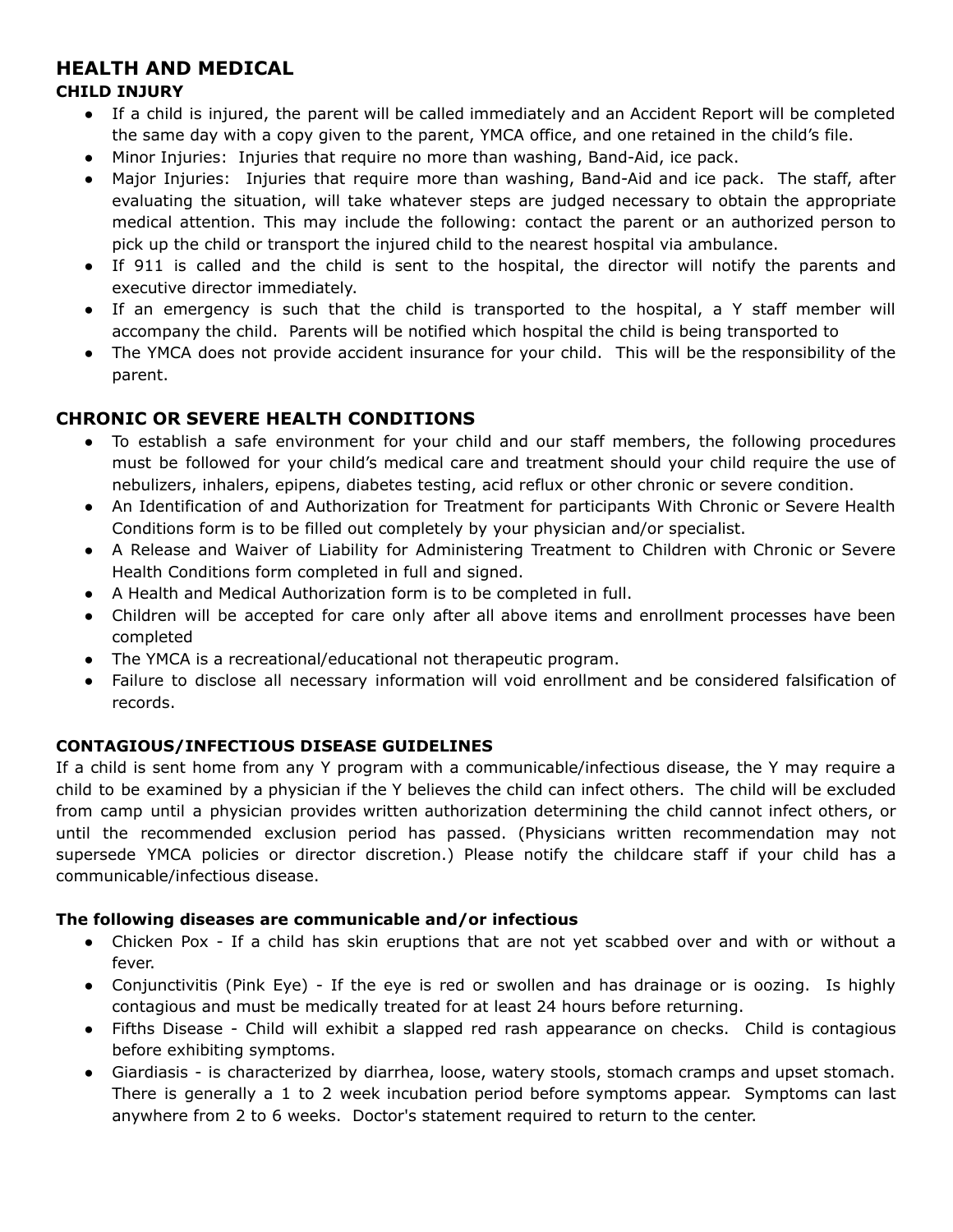- Hand Foot and Mouth Disease Mild fever and sore throat; 1 to 2 days later blisters or ulcers inside mouth, tonsils, gums, tongue or cheek. Blisters or red spots appear on hands or soles of feet. Children usually get sick 3 –6 days after exposure.
- Head Lice If lice or nits are found in the child's hair, the child may return after they have been treated.
- Impetigo If infected sores or lesions are oozing and/or crusting. It is contagious and must be medically treated for 24 hours before a child may return.
- Measles If a child has a rash accompanied by flu symptoms.
- Mumps symptoms fever, headache, muscle aches, tiredness, loss of appetite and swollen/tender salivary glands under ears or jaws. Doctor's statement required to return.
- Novel Influenza A (H1N1) the symptoms are similar to the regular human flu and include fever, cough, sore throat, body aches, headache, chills and fatigue. Children must be fever free without fever reducing medications for at least 24 hours before re-admittance to the program.
- Pertussis (Whooping Cough) Cold like symptoms, mild cough possible fever with severe coughing that creates a "whooping" sound after 1-2 weeks. Doctor's statement required to be readmitted to the center.
- Pinworm or Ringworm If a child is itching in the rectal area, especially at night (pinworm). If a child has a raised itchy spot resembling a hoop (ringworm).
- Rash If the cause of the rash is unknown.
- Rosella Child has a high fever for 48 hours followed by small red spots
- Scabies If a child has red, itchy areas in finger webbing, on the wrist, or under the armpit and says it also itches at night.
- Shigellosis Will develop diarrhea, fever, and stomach cramps. Diarrhea is often bloody. Shigellosis usually resolves in 5 to 7 days. Some persons who are infected may have no symptoms at all, but may still pass the Shigella bacteria to others. A lab test confirming non contagious will be required to return to the program.
- Strep or Possible Strep Maybe no more than sore throat or fever, tonsils, swollen neck glands, lack of appetite or tiredness.
- Thrush/Candida If the child has creamy white spots or patches on the inside of the mouth (gums, checks or tongue). Can also be found in the diaper area by smaller raised red spots or sore pustules.
- COVID-19 Symptoms of COVID-19 are similar in adults and children and can look like symptoms of other common illnesses such as colds, strep throat, or allergies. The most common symptoms of COVID-19 in children are fever and cough, but children may have any of these signs or symptoms of COVID-19: Fever or chills, Cough, Nasal congestion or runny nose, New loss of taste or smell, Sore throat, Shortness of breath or difficulty breathing, Diarrhea, Nausea or vomiting, Stomachache, Tiredness, Headache, Muscle or body aches, Poor appetite or poor feeding, especially in babies under 1 year old

A parent/guardian will be notified when a child displays any of the above symptoms. If the parent/guardian cannot be reached, the emergency party designated by the parent/guardian on the enrollment form will be contacted. The ill child will be isolated from the other children. Child must be picked up with-in one hour of call. The late pickup policy will apply at the end of the one hour grace period. Failure to have your child picked up per guidelines will result in immediate dismissal from the program. Sign-out is required.

#### **HEALTH CHECKS**

Staff members are required to check your child for illness or injury upon arrival and authorized to deny care for the day if needed. Your child will not be accepted into the site if she/he has symptoms of a contagious/infectious disease, illness or injury that might require medical attention. Y Staff have the right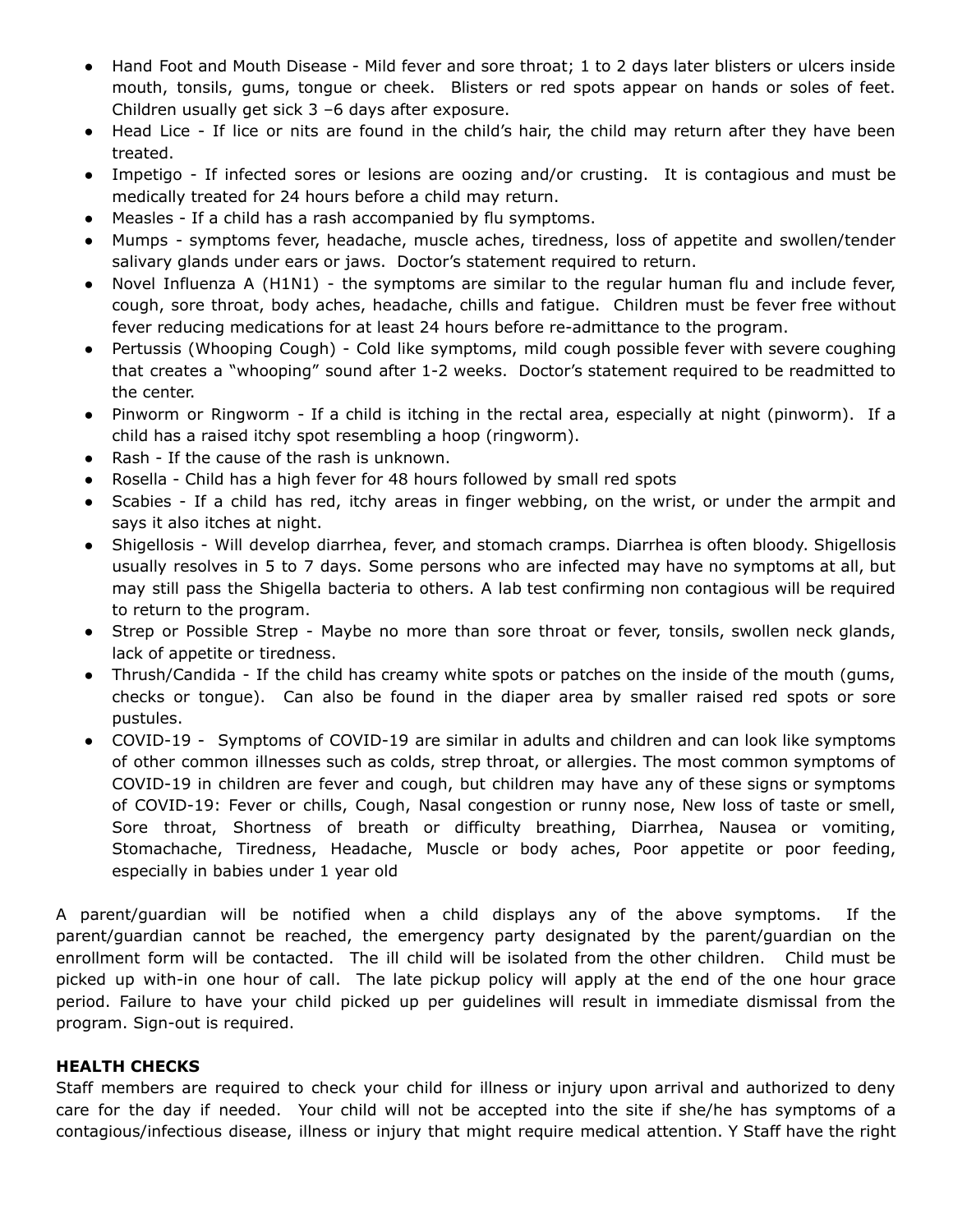to take children's temperatures prior to being admitted to camp and have the final authority if the child should be excluded from the program.

Any staff person may evaluate a child exhibiting any of the following symptoms per State Health Communicable Disease guidelines before being accepted or continuing in the program. (i.e.: health check)

- Fever
- Respiratory Symptoms
- Vomiting
- Diarrhea
- Other Symptoms at the discretion of the Y staff

#### **HYGIENE**

Parents are expected to foster the value of good hygiene to promote health and cleanliness. If there are any concerns the Director will discuss this with the parent or guardian confidentially.

#### **IMMUNIZATIONS**

As a condition of enrollment, parents must keep current on child immunizations. Failure to do so may be grounds for termination from the program. Copies must be provided to the YMCA. IL Only - A separate physician's immunization verification must accompany all enrollment information prior to attendance.

#### **MEDICATION/TESTING AND OTHER PROCEDURES**

The Gateway Region YMCA provides recreational programs, which are not staffed by individuals trained to perform invasive medical procedures. In order to protect the health and safety of all children and employees, YMCA employees will not perform such invasive procedures including, but not limited to: administering shots, drawing blood, catheterization, diabetes testing, insertion of suppositories and tube feeding. The medical procedures which employees may not perform will be determined at the sole discretion of the YMCA.

Medicine must be handed to a staff member by the parent. Do not send medication with the child. Prescription medication or doctor prescribed over the counter medication or specific brand name sunscreen will be administered. A Medication Authorization form must be completed and appropriately filled out by the parent/guardian the day the prescription is brought to the program site (forms are available from the site director).

The staff member may dispense only prescribed drugs in the original container that bears the original label displaying legible information stating the following:

- Prescription number
- Prescription name
- Strength and quantity of the prescription
- Expiration date of any time-dated prescription
- Directions for use
- Child's name
- Physician's name
- Date of original issue, or with refill, most recent date of issue
- Name and address of licensed pharmacy issuing the medication
- Each time the medication is given to the child the staff will complete the information on the Medication Authorization Form. When the child is no longer taking the medication, the medication will be returned to the parents and Medication Authorization Form placed in the child's file.
- If medication is requested to be kept on hand "for emergencies only", i.e. asthma attacks, severe allergies, seizures etc. a Chronic Health Form must be completed and signed by a physician prior to enrollment into the program. Chronic Health Forms can be obtained from the site director.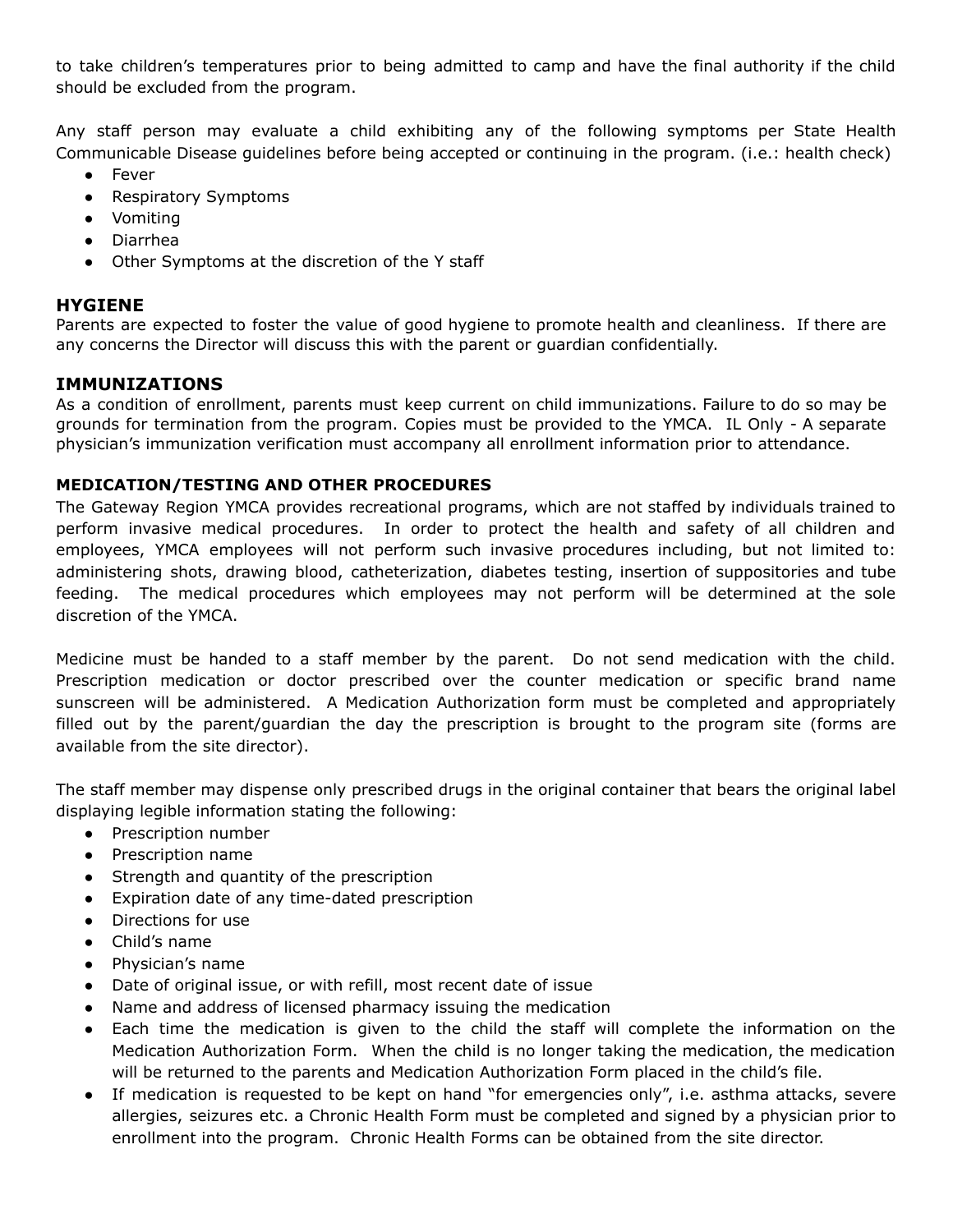- Medically prescribed diets for a child enrolled in the program shall be provided as ordered by a physician. Such diets shall be on file and adhered to in preparation and service. Records of food intake shall be maintained when indicated by a physician.
- Medications not taken during the program will not be stored or transferred by our staff.
- It will be the parent's responsibility to monitor and track prescriptions expiration date and replace said medication and educate staff in use of equipment as needed.

#### **MEDICAL & THERAPEUTIC OBSERVATIONS**

Requests may be made to have a child observed for medical concerns, provide therapy or specialist services during the day. See your director for information required for possible approval.

#### **IMPORTANT INFORMATION**

#### **BEHAVIOR/DISCIPLINE**

Our program's philosophy is based on respect for the child's self-esteem, setting reasonable limits, and creating an environment that encourages self-discipline, problem solving, and conflict resolution. We see the opportunity to teach values of getting along with others, solving problems in a positive way and learning self-control as the key to a successful program. The staff is dedicated to working together with the children and parents to resolve any concerns that may arise.

Discipline methods

- Setting an appropriate environment for programming.
- Having a well-planned program.
- Redirecting behavior by giving choices.
- Encouraging group consensus on problem solving.
- Discussing problems to discover causes, and guiding the child or group of children to find ways to resolve it.
- Assigning special tasks and responsibilities that will help to build their self-esteem (for example, special helpers, clean up supervisor, snack helper).
- Reflecting children's successes and accomplishments.
- The "Thinking About It" area is a place that a child can choose to get away, be alone, or take time out from activities while in view of Y staff. This is also a space where children can think about what happened and what to do next time. The child chooses to leave this space when s/he feels ready to rejoin the activities or talk.
- Discipline or threat of discipline will not be associated with food, rest or toilet training.
- The use of physical punishment is never permitted

#### **BEHAVIOR MANAGEMENT POLICY**

It is the goal of the Gateway Region YMCA to guide children in becoming caring, honest, responsible, and cooperative participants in our program. The YMCA uses only positive behavior management techniques to increase participant's self-esteem by helping them to become responsible for their own actions. It is important for participants to grow to respect themselves as well as the rights and feelings of others.

When a conflict arises concerning the rights of other people and/or property, our goal is to work with each participant individually to solve the problem through effective communication and logical consequences. Other behavior management techniques, which include redirecting behavior, removal from a particular activity, and parent consultation, will be used in situations where conflicts continue.

Depending on the severity and frequency of incidents, such as, fighting, inappropriate language, destruction of property, lack of regard for rules, or the possession of inappropriate toys (i.e. play guns, swords, or other weapons), a participant may be suspended or expelled from the program. The following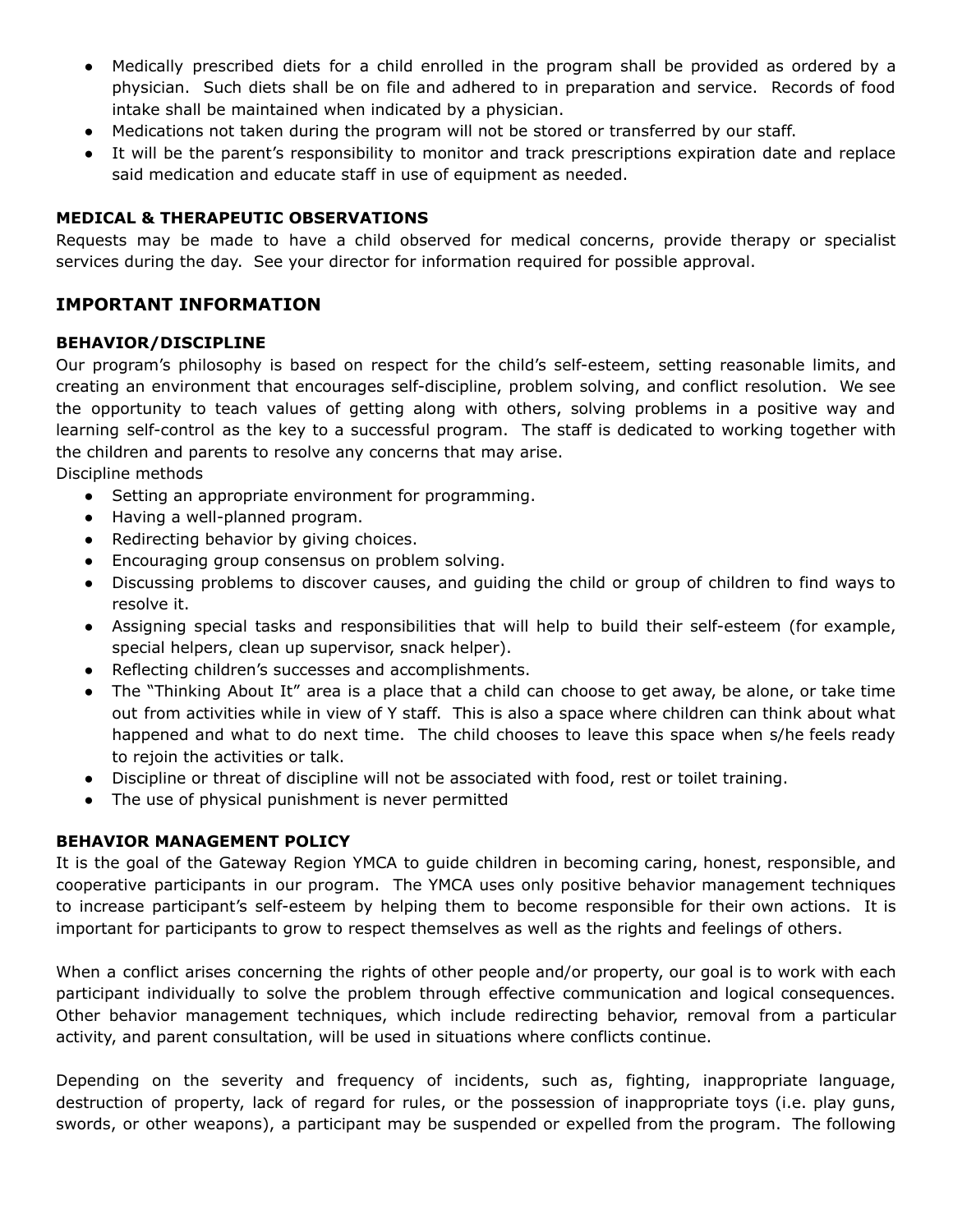procedures will (unless severity or repetition of incident requires other action) be followed concerning suspension and/or expulsion:

- 1. The participant will be suspended immediately and parents notified.
- 2. The program director will be notified and review the situation.
- 3. A parent conference will be scheduled with Y director and staff, parents or guardian and any other YMCA designated resource person.
- 4. At the parent conference a written disciplinary action plan will be developed. The participant will not re-enter the program until parents and staff have agreed upon the disciplinary action plan.

Any participant who is determined at the sole discretion of the YMCA to have intentionally harmed or attempted to harm another participant, staff member or themselves will be immediately suspended from the program and subject to termination from all YMCA programs after review of the incident by the Program Director and Executive Director or designated YMCA supervisor.

Participants can be removed from the program based upon inappropriate behavior of parent or guardian.

A parent/guardian will be notified immediately when a child displays any of the above issues. If the parent/guardian cannot be reached, the emergency party designated by the parent/guardian on the enrollment form will be contacted. The child will be isolated from the other children. Child must be picked up within one hour of call. The late pickup policy will apply at the end of the one hour grace period. Failure to have your child picked up per guidelines will result in immediate dismissal from the program. Sign-out is required.

#### **CODE OF CONDUCT-ADULT**

The Y requires adults of enrolled children to behave in a manner consistent with courtesy, respect and Y values. The Y goal is to provide the most appropriate environment in which a child can grow, learn and develop. Achieving this ideal environment is not only the responsibility of the staff, but the responsibility of each and every adult who enters the program. Adults are required to behave in a manner that fosters this ideal environment. Adults who violate the Code of Conduct may be dismissed from the program.

- Swearing/cursing: No adult is permitted to curse or use other inappropriate language in a YMCA program, whether in the presence of children or not. Such language is considered offensive and will not be tolerated.
- Threatening of staff, children, or other adults: Threats of any kind will not be tolerated.
- Other children: Adults are prohibited from addressing, for the purpose of correction or discipline, a child that is not their own. Of course, no adult may physically punish another adult's child. If an adult should witness another adult's child behaving in an inappropriate manner, or is concerned about behavior reported to them by their own child, it is most appropriate for the adult to direct their concern to the staff.
- Confidentially: It is inappropriate for one adult to seek out another adult to discuss their child's inappropriate behavior. All behavior concerns should be brought to the staff's attention. The staff will address the issue with the other adult. Although you may be curious about the outcome of such a discussion, staff is strictly prohibited from discussing anything about another child with you. All children enrolled in Y programs have privacy rights and are further protected by our confidentiality policy.
- Violations of safety policy: Adults are required to follow all safety policies at all times. These procedures are designed not as mere inconveniences, but to protect the welfare and best interest of the children and staff.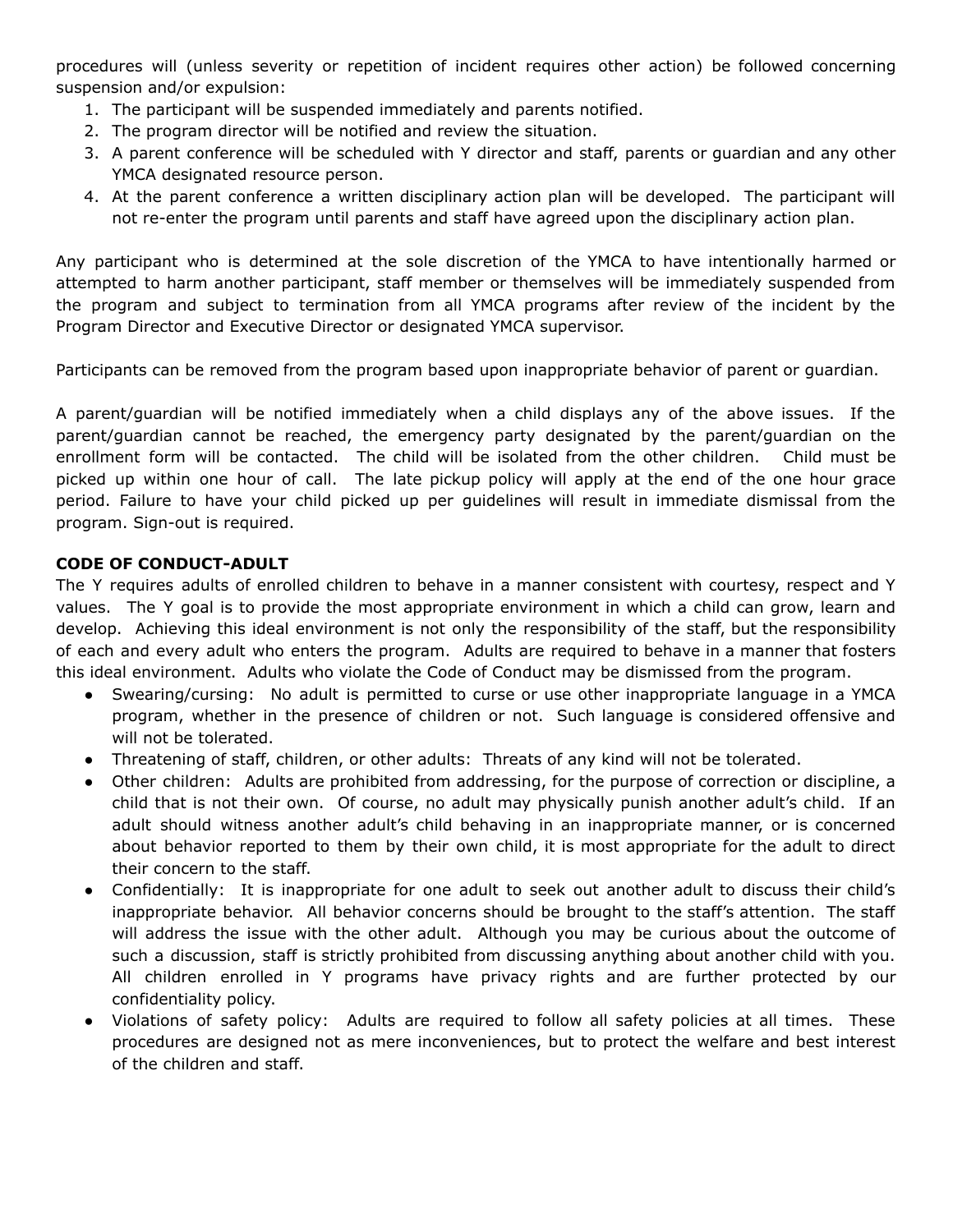#### **COMMUNICATION**

Communication is an important component to providing quality care for your child. We have the following items in place to ensure good communication between you and the Y staff.

- Activity Plan: Weekly/monthly plans are available to preview activities.
- E-Mail: to enhance communication, families are requested to provide a current email address to assist in ongoing correspondence between the Y and families. E-mail addresses will be used for Y purposes only.
- Information Boards: Here you will find children's art, photographs of center activities, community resources, articles, calendar of events, lesson plans, Y program information etc.
- Parent Table: Every room has a designated area set up for the primary purpose of communicating.
- Newsletters: A monthly newsletter will be available to each family, which includes reminders of upcoming events as well as information about the site and your child's experiences.
- Snack Menu: A menu will be posted including daily snack servings.
- Suggestion Box: A suggestion box will be accessible for comments
- Surveys: An important component of how we deliver and implement our programs depends on your opinion. Surveys will be sent via email. Please take a few moments to share your experiences with us!

#### **Early Release**

Please reach out to your YMCA Program for additional Information about Early Release Days.

#### **GRIEVANCE PROCESS:**

If a participant or family member has a concern or is removed from a Y Club Program the parent/guardian will be given the right to express those concerns or in the case of a removal appeal that decision. Contact your branch YMCA Child Care Program Director or the Gateway Region YMCA Association Child Care Office to obtain the Grievance & Appeal Process steps.

#### **INAPPROPRIATE SEXUAL BEHAVIOR**

Inappropriate sexual behavior of any child toward any other child or staff member is strictly prohibited in YMCA Programs. A child is any person enrolled in any YMCA program. Inappropriate sexual behavior is defined as sexual advances, requests for sexual favors, or other physical conduct of a sexual nature made by any child toward another child.

Children who believe they have been victims of, or have witnessed inappropriate sexual behavior, must report the incident to any Y staff immediately. Parents of a child who believe their child has been a victim of inappropriate sexual behavior or witnessed such an incident must also report the incident to any Y staff immediately. The YMCA staff member who receives the complaint shall promptly inform the person who is designated to address such reports at the site. Each incident will be thoroughly investigated and reported in accordance with the YMCA Child Abuse Policy and with state laws.

#### **RESPONDING TO ALLEGATION OF ABUSE & CHILD ABUSE POLICIES**

The YMCA provides our youth and teens with the highest quality services available. We are committed to creating an environment for youth and teens that is safe, nurturing, empowering, and that promotes growth and success.

All reports of suspicious or inappropriate behavior with youth or teens or allegations of abuse will be taken seriously and investigated.

No form of abuse will be tolerated and any staff, volunteer, member, guest, teen or youth who is accused of abuse of a youth or teen will be immediately removed from the facility and prohibited from all YMCA property and activities for the duration of an investigation. If the investigation establishes that abuse is believed to have occurred, the staff member's employment or the volunteer's ability to volunteer will be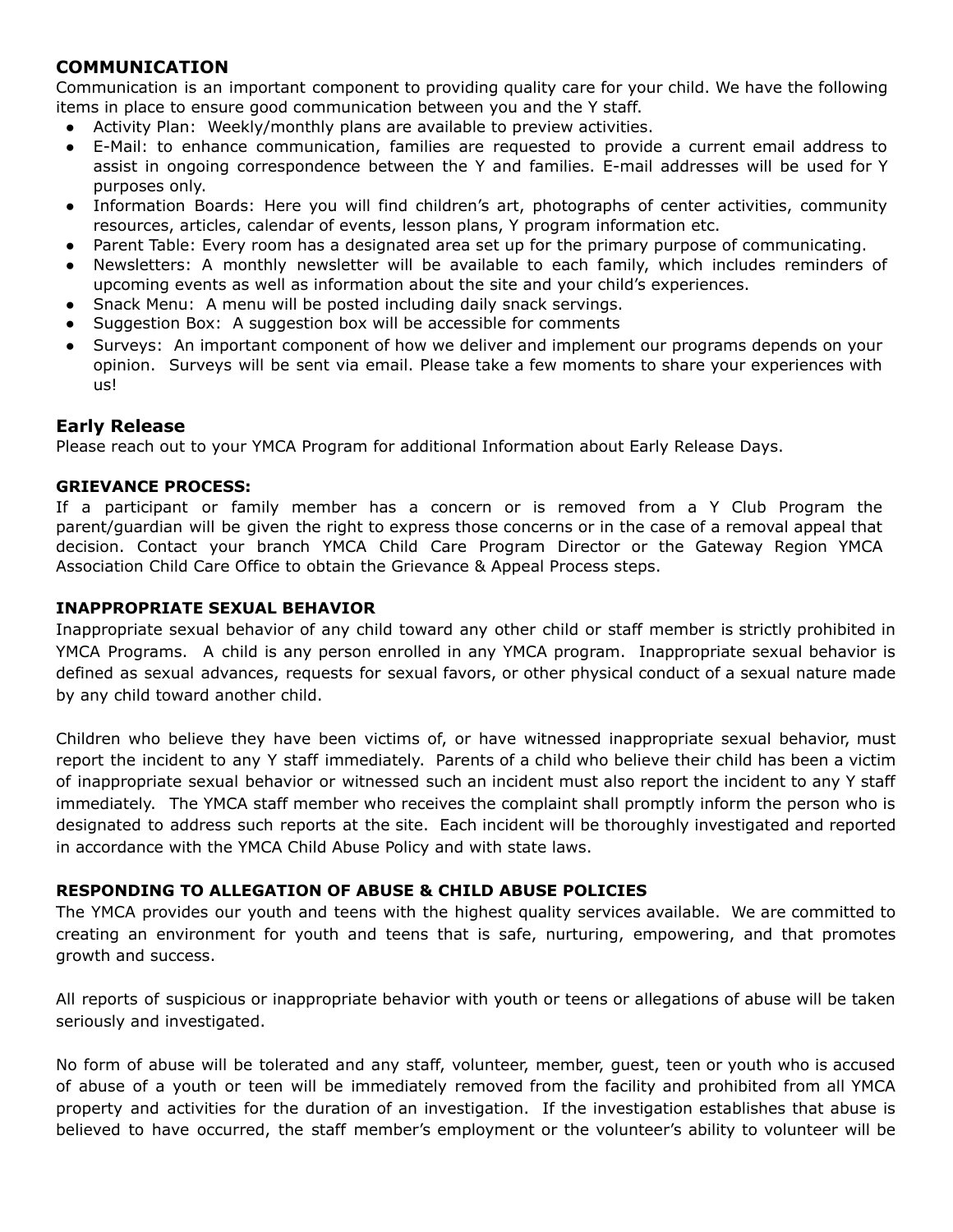immediately terminated. For all individuals found to have abused a teen or youth, they will be permanently prohibited from all YMCA property and activities.

The YMCA will both report to and fully cooperate with law enforcement and the Missouri Department of Social Services or Illinois Department of Children & Family Services regarding allegations of abuse which are made and require investigation.

How the YMCA responds to suspicious or inappropriate interactions, policy violations, and incidents or allegations of abuse can dramatically affect the harm to the individuals involved and the damage to the organization. Once a staff member, volunteer, youth, teen or parent has expressed a concern or made an allegation about the treatment of a youth or teen, swift and determined action must be taken to reduce any subsequent risk to the youth, teen, the accused staff member or volunteer, and to the organization.

Because the YMCA is dedicated to maintaining zero tolerance for abuse, it is imperative that every staff member and volunteer actively participates in the protection of youth and teens. In the event that staff or volunteers observe any suspicious or inappropriate behaviors and/or policy violations on the part of other staff or volunteers, it is their personal responsibility to immediately report their observations.

As professionals in contact with young children and their families, we at the Gateway Region YMCA are required by law to help the DFS become aware of children who may be abused or neglected. According to the law, public or private school teachers, educational administrators, guidance or family counselors; as well as day care/childcare workers, are mandated reporters. Thus, it is policy of the Gateway Region YMCA to report any suspected cases of child abuse and/or neglect to DFS immediately by telephone or by online submission.

#### **INCLUSION OBSERVATION PROCEDURES**

The Gateway Region YMCA is committed to supporting the successful participation of the children in our programs by providing activities to help them grow from their experiences. There may be situations in which participants exhibit difficulties or behaviors that prohibit them from achieving this experience. As with all participants, the YMCA Behavior Management Plan will be followed to ensure that the safety of the children or staff in the program are not compromised. The Gateway Region YMCA is proud to have a dedicated Association Department of Inclusion Services that will help provide families and Y staff teams with some of the tools and processes to assist in rectifying the situation. Observations of our programs are conducted on a regular basis. Should a participant display challenges within the program, the director of inclusion services or the Children's Services coordinator will conduct an observation of the participant, offer feedback and provide follow up as needed. Observation process under separate cover; see your YMCA Director for more information.

#### **LICENSING REVIEW**

The Gateway Region YMCA Y Club programs are either state licensed through the Missouri Department of Health and Senior Services, Section for Child Care Regulations, (DHSS) and Licensed Exempt in the State of Illinois. All must meet or exceed all state requirements identified for quality child care. In Missouri you may view your childcare program compliance and inspection reports by going to [www.dhss.mo.gov](http://www.dhss.mo.gov/).

#### **OUTSIDE AGENCY REQUESTS**

To protect the privacy, confidentiality and safety of all children, the YMCA will NOT allow outside observations or information requests.